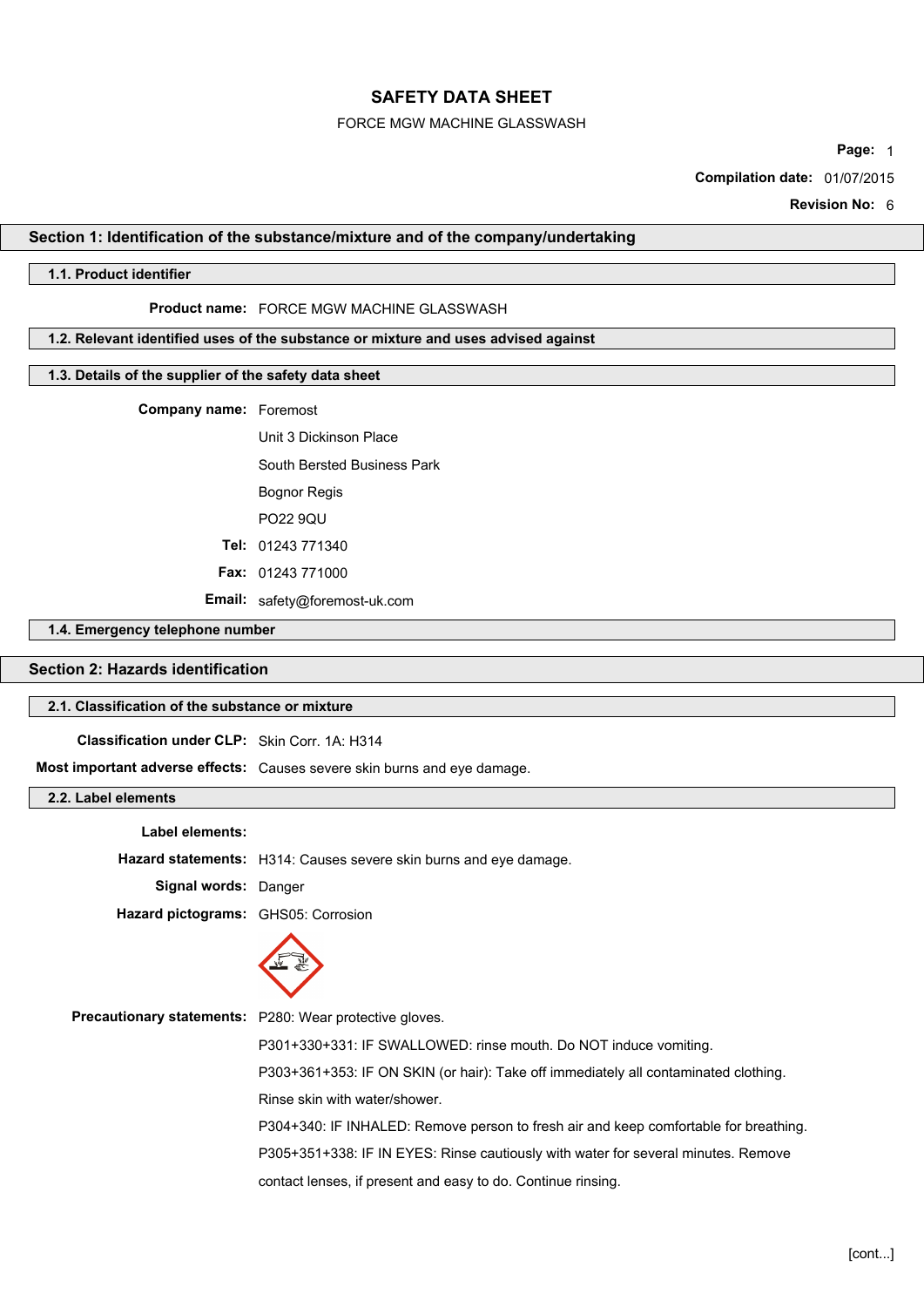### FORCE MGW MACHINE GLASSWASH

# **2.3. Other hazards**

**PBT:** This product is not identified as a PBT/vPvB substance.

### **Section 3: Composition/information on ingredients**

# **3.2. Mixtures**

#### **Hazardous ingredients:**

SODIUM XYLENE SULPHONATE

| <b>EINECS</b>            | CAS                       | PBT / WEL                | <b>CLP Classification</b> | Percent |
|--------------------------|---------------------------|--------------------------|---------------------------|---------|
| $\overline{\phantom{a}}$ | 1300-72-7                 |                          | $\overline{\phantom{0}}$  | 1-10%   |
|                          | PHOSPHONATE SALT SOLUTION |                          |                           |         |
| $\overline{\phantom{a}}$ |                           | $\overline{\phantom{a}}$ | $\overline{\phantom{0}}$  | 1-10%   |
| SODIUM HYDROXIDE         |                           |                          |                           |         |
| 215-185-5                | 1310-73-2                 |                          | Skin Corr. 1A: H314       | 1-10%   |
|                          | ALCOHOL ALKOXYLATE        |                          |                           |         |
|                          |                           |                          |                           |         |

#### **Section 4: First aid measures**

**4.1. Description of first aid measures Skin contact:** Remove all contaminated clothes and footwear immediately unless stuck to skin. Wash immediately with plenty of soap and water. **Eye contact:** Bathe the eye with running water for 15 minutes. Consult a doctor. **Ingestion:** Wash out mouth with water. Consult a doctor. **Inhalation:** Remove casualty from exposure ensuring one's own safety whilst doing so. Consult a doctor. **4.2. Most important symptoms and effects, both acute and delayed Skin contact:** There may be irritation and redness at the site of contact. **Eye contact:** There may be irritation and redness. The eyes may water profusely. **Ingestion:** There may be soreness and redness of the mouth and throat. **Inhalation:** There may be irritation of the throat with a feeling of tightness in the chest. Exposure may

cause coughing or wheezing.

**Delayed / immediate effects:** Immediate effects can be expected after short-term exposure.

#### **4.3. Indication of any immediate medical attention and special treatment needed**

**Immediate / special treatment:** Eye bathing equipment should be available on the premises.

# **Section 5: Fire-fighting measures**

### **5.1. Extinguishing media**

**Extinguishing media:** Suitable extinguishing media for the surrounding fire should be used. Use water spray

to cool containers.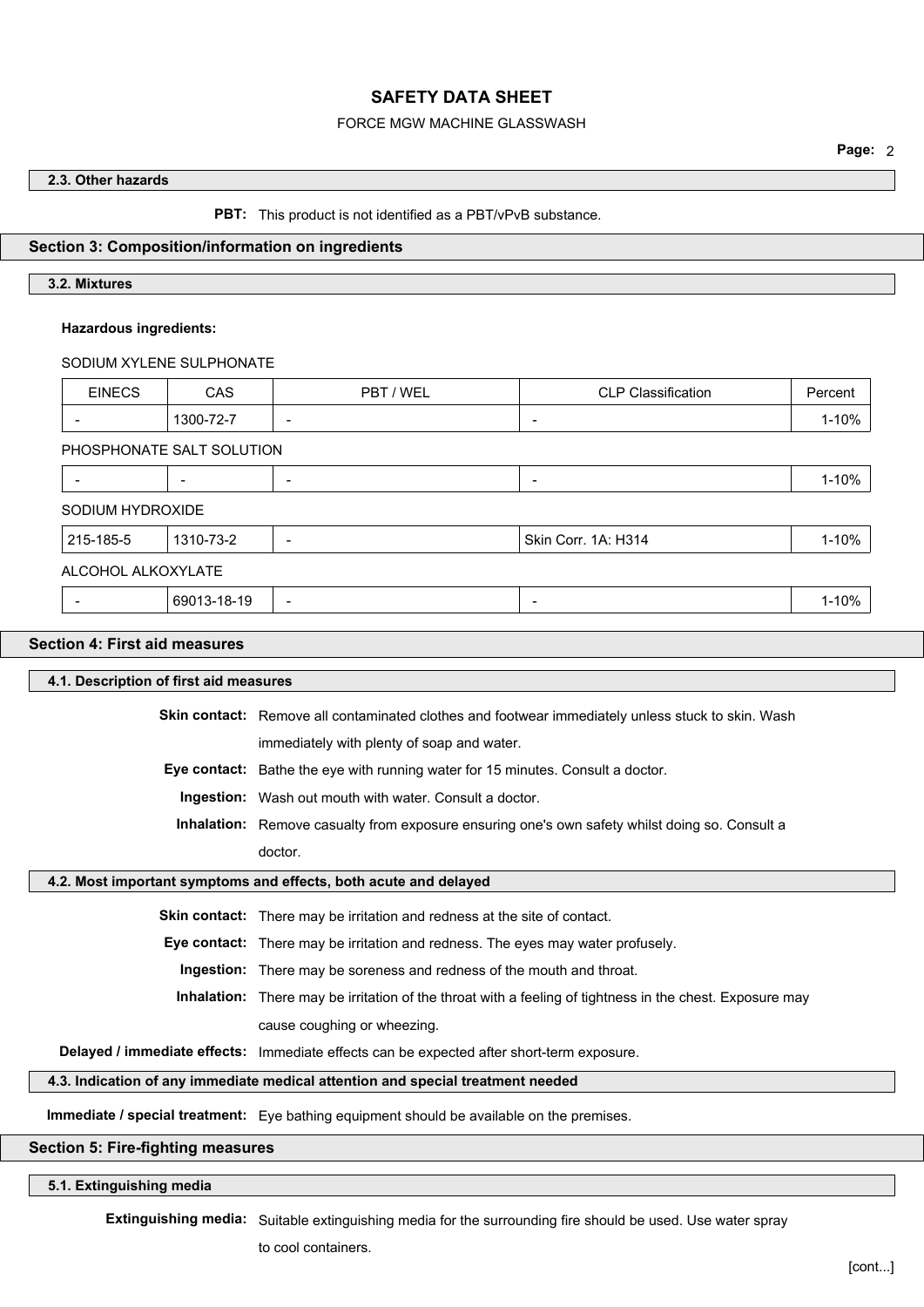## FORCE MGW MACHINE GLASSWASH

**Page:** 3

#### **5.2. Special hazards arising from the substance or mixture**

#### **Exposure hazards:** In combustion emits toxic fumes.

#### **5.3. Advice for fire-fighters**

**Advice for fire-fighters:** Wear self-contained breathing apparatus. Wear protective clothing to prevent contact

with skin and eyes.

### **Section 6: Accidental release measures**

#### **6.1. Personal precautions, protective equipment and emergency procedures**

**Personal precautions:** Refer to section 8 of SDS for personal protection details. If outside do not approach from downwind. If outside keep bystanders upwind and away from danger point. Mark out the contaminated area with signs and prevent access to unauthorised personnel. Turn leaking containers leak-side up to prevent the escape of liquid.

#### **6.2. Environmental precautions**

**Environmental precautions:** Do not discharge into drains or rivers. Contain the spillage using bunding.

## **6.3. Methods and material for containment and cleaning up**

**Clean-up procedures:** Absorb into dry earth or sand. Transfer to a closable, labelled salvage container for

disposal by an appropriate method.

### **6.4. Reference to other sections**

**Reference to other sections:** Refer to section 8 of SDS.

## **Section 7: Handling and storage**

**7.1. Precautions for safe handling**

**Handling requirements:** Avoid direct contact with the substance. Ensure there is sufficient ventilation of the area.

Do not handle in a confined space. Avoid the formation or spread of mists in the air.

#### **7.2. Conditions for safe storage, including any incompatibilities**

**Storage conditions:** Store in a cool, well ventilated area. Keep container tightly closed.

**Suitable packaging:** Must only be kept in original packaging.

**7.3. Specific end use(s)**

**Specific end use(s):** No data available.

# **Section 8: Exposure controls/personal protection**

**8.1. Control parameters**

**Hazardous ingredients:**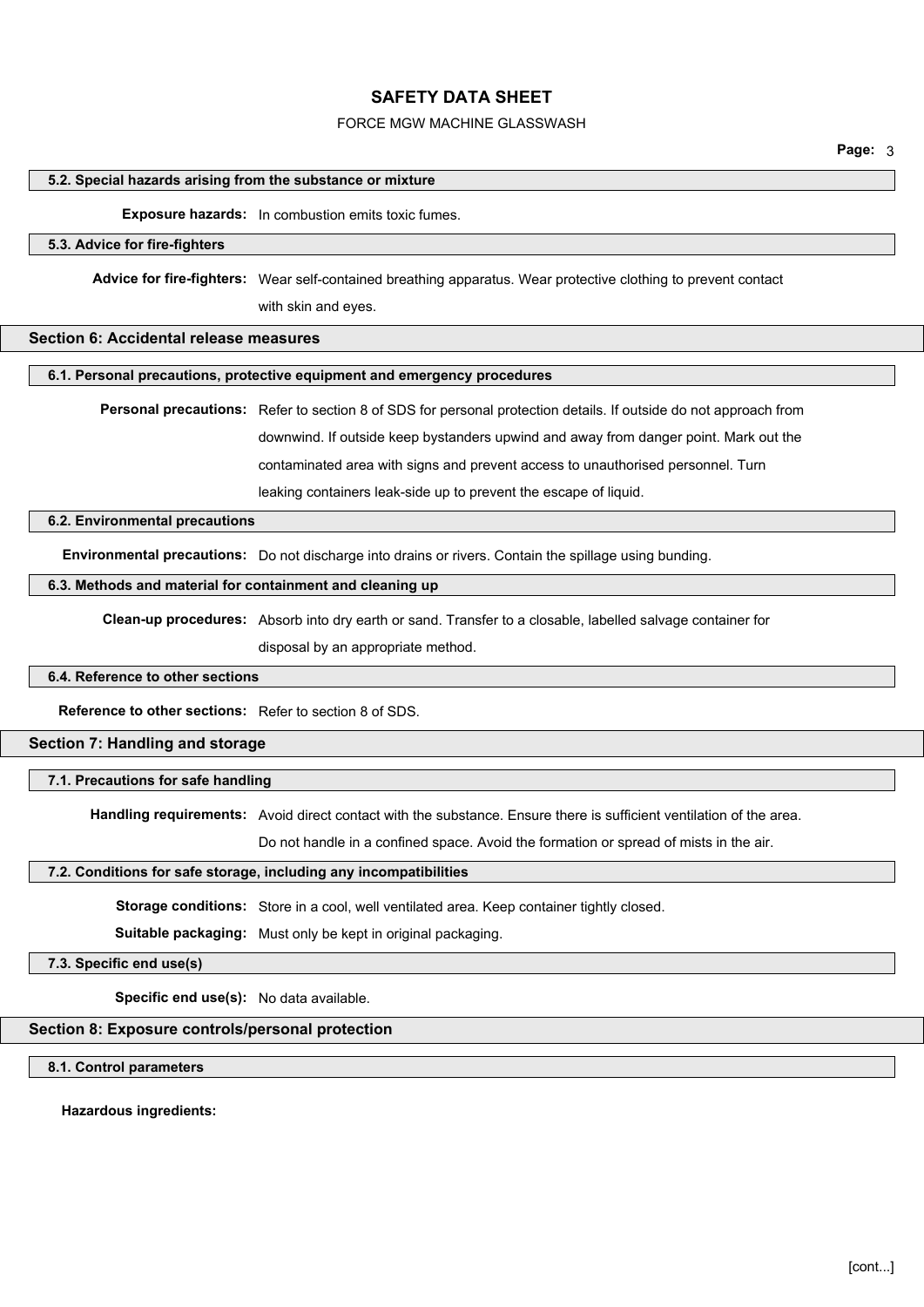## FORCE MGW MACHINE GLASSWASH

**SODIUM HYDROXIDE**

**Page:** 4

| <b>Workplace exposure limits:</b> |            | <b>Respirable dust</b> |            |                          |
|-----------------------------------|------------|------------------------|------------|--------------------------|
| State                             | 8 hour TWA | 15 min. STEL           | 8 hour TWA | 15 min. STEL             |
| UK                                | -          | $2 \text{ mg/m}$ 3     | -          | $\overline{\phantom{a}}$ |
|                                   |            |                        |            |                          |

# **DNEL/PNEC Values**

## **DNEL / PNEC** No data available.

**8.2. Exposure controls**

**Engineering measures:** Ensure there is sufficient ventilation of the area. **Respiratory protection:** Self-contained breathing apparatus must be available in case of emergency. **Hand protection:** Protective gloves. **Eye protection:** Safety glasses. Ensure eye bath is to hand. **Skin protection:** Protective clothing.

**Section 9: Physical and chemical properties**

#### **9.1. Information on basic physical and chemical properties**

| <b>State: Liguid</b>                |                                                  |             |
|-------------------------------------|--------------------------------------------------|-------------|
|                                     | <b>Colour: Colourless</b>                        |             |
|                                     | <b>Odour:</b> Characteristic odour               |             |
|                                     | <b>Oxidising:</b> Non-oxidising (by EC criteria) |             |
| <b>Solubility in water: Soluble</b> |                                                  |             |
|                                     | Viscosity: Non-viscous                           |             |
| <b>Flash point °C:</b> $>70$        |                                                  | $pH: 12-13$ |

#### **9.2. Other information**

**Other information:** No data available.

## **Section 10: Stability and reactivity**

#### **10.1. Reactivity**

**Reactivity:** Stable under recommended transport or storage conditions.

**10.2. Chemical stability**

**Chemical stability:** Stable under normal conditions.

**10.3. Possibility of hazardous reactions**

**Hazardous reactions:** Hazardous reactions will not occur under normal transport or storage conditions.

Decomposition may occur on exposure to conditions or materials listed below.

# **10.4. Conditions to avoid**

**Conditions to avoid:** Heat.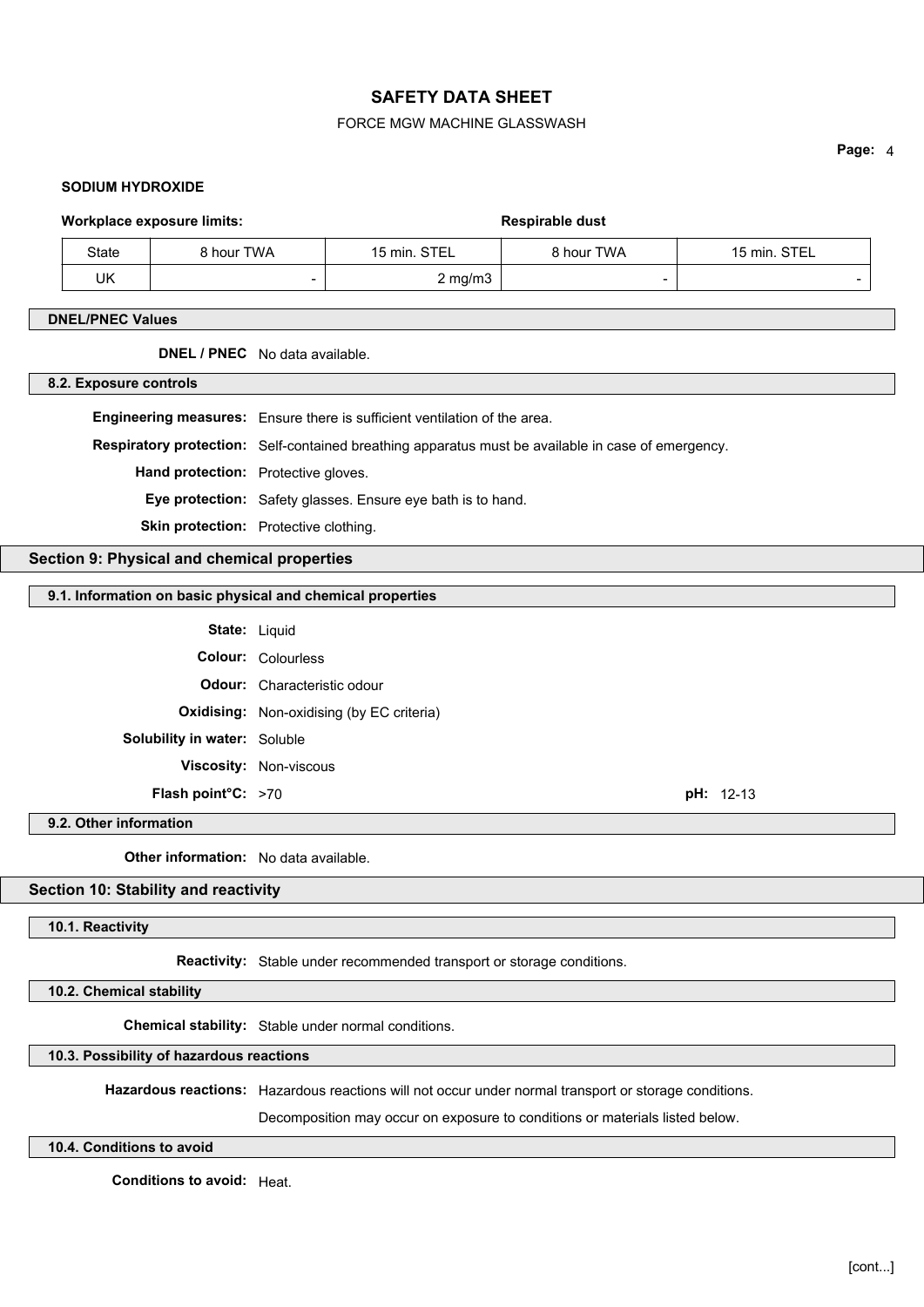## FORCE MGW MACHINE GLASSWASH

# **10.5. Incompatible materials**

**Materials to avoid:** Strong oxidising agents. Strong acids.

# **10.6. Hazardous decomposition products**

**Haz. decomp. products:** In combustion emits toxic fumes.

# **Section 11: Toxicological information**

**11.1. Information on toxicological effects**

#### **Hazardous ingredients:**

#### **SODIUM XYLENE SULPHONATE**

| ORL | ^ ^<br>v | D50<br>$ -$ | --- | .<br>. . |
|-----|----------|-------------|-----|----------|

### **SODIUM HYDROXIDE**

| <b>IPR</b> | <b>MUS</b> | LD50 | . .<br>-40 | ma/ka      |
|------------|------------|------|------------|------------|
| ORL        | <b>RBT</b> | LDLO | 500        | ma/ka<br>ັ |

### **ALCOHOL ALKOXYLATE**

| ORL | --<br>י כ<br>v | LD50<br>. | $\sim$<br>2.UU | ml/kc |
|-----|----------------|-----------|----------------|-------|
|     |                |           |                |       |

### **Relevant hazards for substance:**

| Hazard                        | Route | Basis                 |
|-------------------------------|-------|-----------------------|
| Skin corrosion/irritation     | DRM   | Hazardous: calculated |
| Serious eye damage/irritation | OPT   | Hazardous: calculated |

**Symptoms / routes of exposure**

**Skin contact:** There may be irritation and redness at the site of contact.

**Eye contact:** There may be irritation and redness. The eyes may water profusely.

**Ingestion:** There may be soreness and redness of the mouth and throat.

**Inhalation:** There may be irritation of the throat with a feeling of tightness in the chest. Exposure may cause coughing or wheezing.

**Delayed / immediate effects:** Immediate effects can be expected after short-term exposure.

# **Section 12: Ecological information**

**12.1. Toxicity**

**Hazardous ingredients:**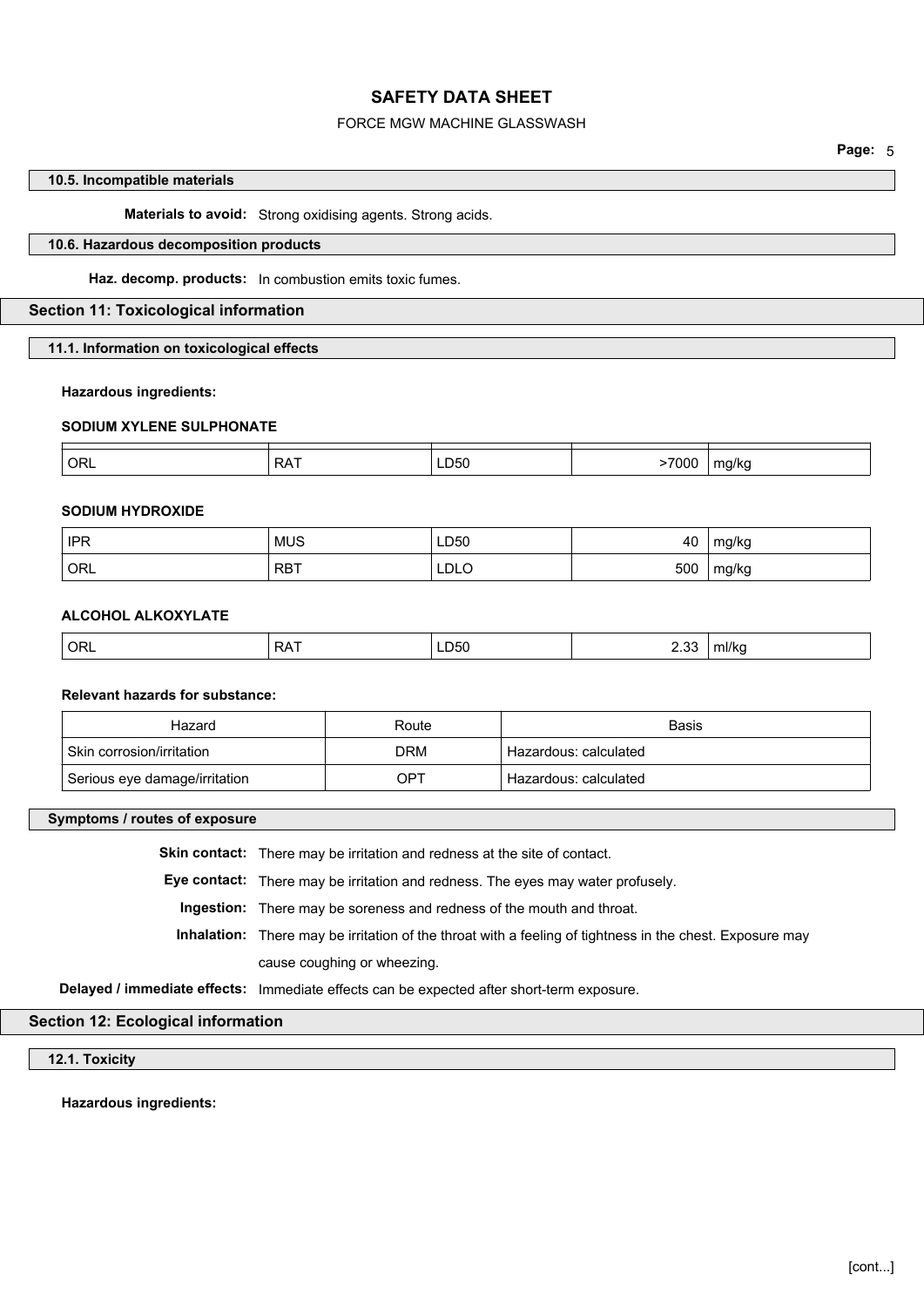# FORCE MGW MACHINE GLASSWASH

**Page:** 6

#### **ALCOHOL ALKOXYLATE**

- 2000 mg/l = 2000 mg/l = 2000 mg/l = 2000 mg/l = 2000 mg/l = 2000 mg/l = 2000 mg/l

### **12.2. Persistence and degradability**

**Persistence and degradability:** Biodegradable.

**12.3. Bioaccumulative potential**

**Bioaccumulative potential:** No bioaccumulation potential.

**12.4. Mobility in soil**

**Mobility:** Readily absorbed into soil.

## **12.5. Results of PBT and vPvB assessment**

**PBT identification:** This product is not identified as a PBT/vPvB substance.

**12.6. Other adverse effects**

**Other adverse effects:** Negligible ecotoxicity.

# **Section 13: Disposal considerations**

**13.1. Waste treatment methods**

**Disposal operations:** Transfer to a suitable container and arrange for collection by specialised disposal

company.

**NB:** The user's attention is drawn to the possible existence of regional or national regulations regarding disposal.

## **Section 14: Transport information**

**14.1. UN number**

**UN number:** UN1824

**14.2. UN proper shipping name**

**Shipping name:** SODIUM HYDROXIDE SOLUTION

(SODIUM HYDROXIDE)

# **14.3. Transport hazard class(es)**

**Transport class:** 8

**14.4. Packing group**

**Packing group:** III

**14.5. Environmental hazards**

### **Environmentally hazardous:** No **Marine pollutant:** No

**14.6. Special precautions for user**

**Special precautions:** No special precautions.